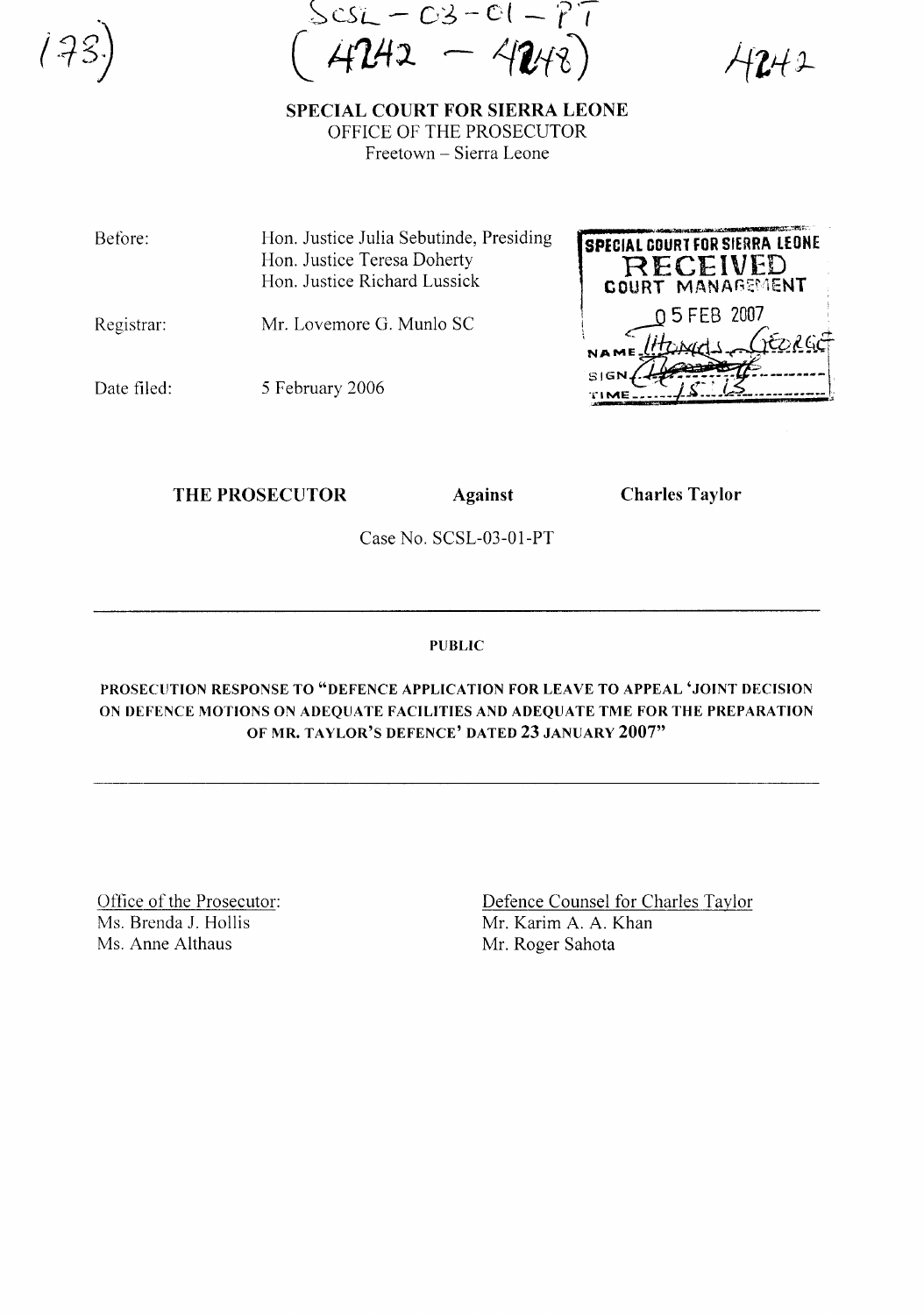# **I. INTRODUCTION**

- 1. The Prosecution files this response to the "Defence Application for Leave to Appeal 'Joint Decision on Defence Motions on Adequate Facilities and Adequate Time for Preparation for Mr. Taylor's Defence' dated 23 January 2007" ("Motion"). The Defence filed this Motion on the 26 January 2007.<sup>1</sup>
- 2. The Motion requests that the Trial Chamber grant leave to the Defence to appeal against the Trial Chamber's "Joint Decision on Defence Motions on Adequate Facilities and Adequate Time for Preparation for Mr. Taylor's Defence" of 23 January 2007 ("Decision"),<sup>2</sup> which sets a trial start date of 4 June 2007, rather than September 2007, as had been requested by the Defence.
- 3. The Prosecution supports the Defence request for leave to appeal.

# **II.** SUBMISSIONS

## A. Test for Granting Leave to Appeal

4. Article 73 (B) of the Rules of Procedure and Evidence ("Rules") provides that leave to appeal may be granted in exceptional circumstances and to avoid irreparable prejudice to a party. The two conditions - exceptional circumstances and irreparable prejudice - are conjunctive.<sup>3</sup> As held by the Appeals Chamber of the Special Court:

> "The underlying rationale for permitting such appeals is that certain matters cannot be cured or resolved by final appeal against judgement."<sup>4</sup>

5. This restrictive test, as consolidated by the jurisprudence of the Special Court, alms at ensuring that criminal proceedings are not heavily encumbered and unduly delayed by

<sup>&</sup>lt;sup>1</sup> Prosecutor v Taylor, SCSL-03-01-PT-168, "Public: Defence Application for Leave to Appeal 'Joint Decision on Defence Motions on Adequate Facilities and Adequate Time for the Preparation of Mr. Taylor's Defence' dated 23 January 2007", Trial Chamber, 26 January 2007 ("Motion").

<sup>&</sup>lt;sup>2</sup> Prosecutor v Taylor, SCSL-03-01-PT-164, "Joint Decision on Defence Motions on Adequate Facilities and Adequate Time for Preparation for Mr. Taylor's Defence'', Trial Chamber, 23 January 2007 ("**Decision**").

*<sup>3</sup> Prosecutor* v. *Sesay, Kallon, and Chao,* SCSL-04-15-T-362, "Decision on Application by the Second Accused for Leave for Interlocutory Appeal Against the Majority Decision of the Trial Chamber of 9<sup>th</sup> December 2004 on Issue of Urgent Concern to the Accused Morris Kallon", Trial Chamber, 2 May 2005, para. 17 (iv).

<sup>4</sup> *Prosecutor* v. *Norman, Fo/ana and Kondewa,* SCSL-04-14-*T-319,* "Decision on Prosecution Appeal Against the Trial Chamber Decision of August 2004 Refusing Leave to File an Interlocutory Appeal", Appeals Chamber, 17 January 2005, para. 29; *Prosecutor* v. *Sesay, Kallon and Chao,* SCSL-2004-15-T-357, "Decision on Defence Application for Leave to Appeal Ruling of the 3<sup>rd</sup> February 2005 on the Exclusion of Statements of Witness TF1-141", Trial Chamber, 28 April 2005, ("Sesay Decision"), para. 21.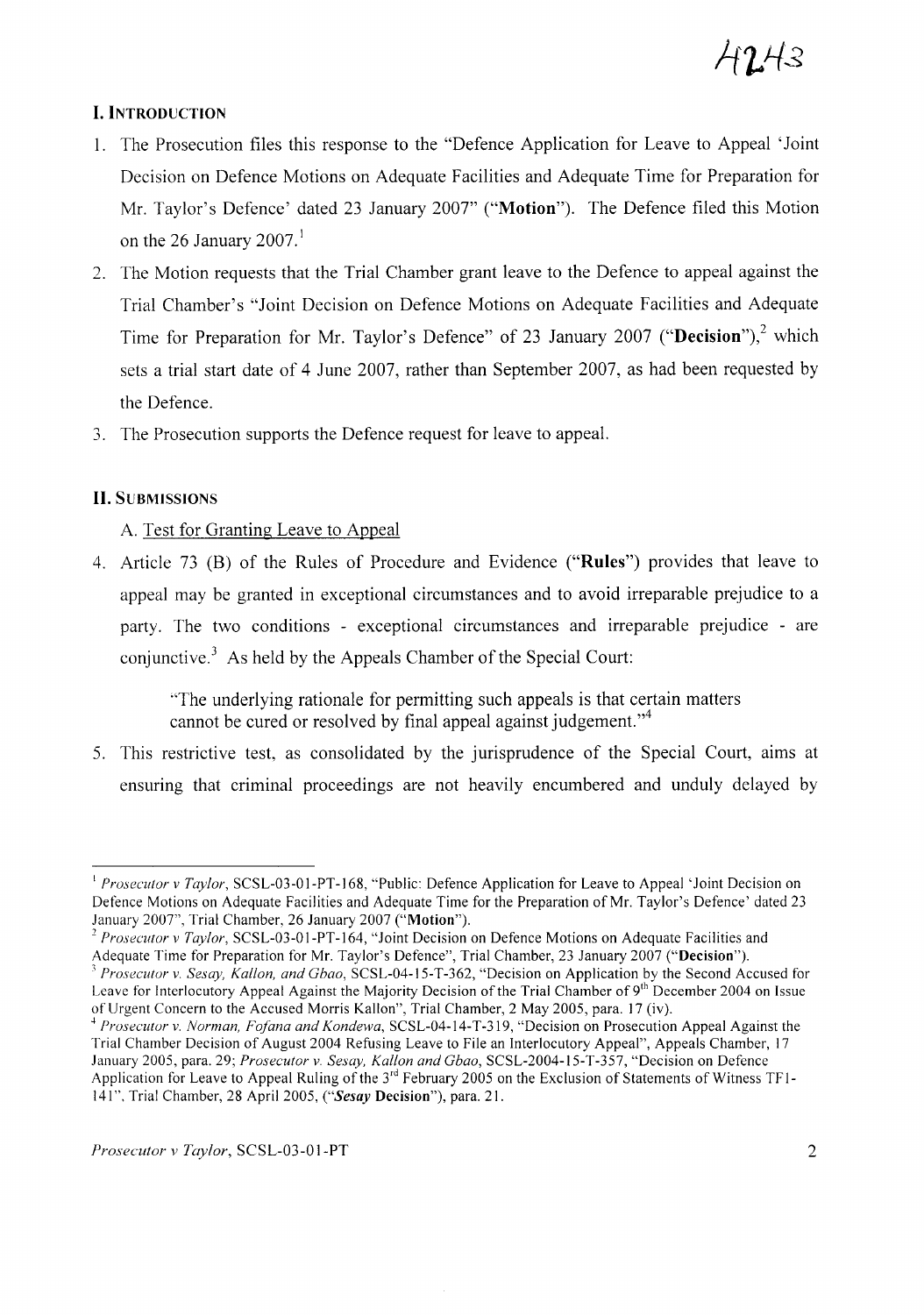$^{\iota}$ L $^{\mu}$ H

interlocutory appeals. $5$ 

6. The Prosecution submits that this test is met in the present instance. Allowing this appeal would not amount to undue diversion, but would rather ensure a fair trial and an efficient and expeditious use of the judicial time.

### B. Exceptional circumstances

- 7. According to the jurisprudence of the Court, no comprehensive or exhaustive definition of "exceptional circumstances" exists. circumstances of each case. 6 They in fact depend on, and vary with, the
- 8. Exceptional circumstances may exist where, for instance:

"... the question in relation to which leave to appeal is sought is one of general principle to be decided for the first time ... is one that raises serious issues of fundamental legal importance to the Special Court for Sierra Leone, in particular, or international criminal law, in general,  $...$ <sup>7</sup>

- 9. The Prosecution submits that the existence of "exceptional circumstances" is not confined to situations where the proposed appeal point is one of general principle or fundamental importance. In determining whether or not "exceptional circumstances" exist, regard should also be had to the realities of the particular situation, and the practical consequences of granting or not granting leave to appeal in a particular case.
- 10. The practical circumstances in the present case are as follows. The Defence maintains that the Decision is inconsistent with the rights of the Accused under Article 17 (4) (b) of the Statute, on the ground that the Defence has not been allowed adequate time for the preparation of its case. If leave to bring an interlocutory appeal is not now granted, the Defence would still have the possibility of raising this issue in an appeal against the final trial judgement, if the Accused is convicted. At that stage, the remedy that the Appeals Chamber may order would be to quash the conviction, and to order a retrial, or to order a re-opening of the proceedings. That would clearly be in the interests of neither the Defence, nor the Prosecution, nor the Special Court as a whole, nor would it be in the interests of judicial

<sup>6</sup> *Sesay* Decision, para. 25.

*<sup>5</sup> Prosecutor v. Brima, Kamara, Kanu,* SCSL-04-16-T-483, "Decision on Joint Defence Request for Leave to Appeal from Decision on Defence Motions for Judgement of Acquittal Pursuant to Rule 98 of 31 March 2006", Trial Chamber, 4 May 2006, p. 2.

 $^7$  Ibid, para. 26.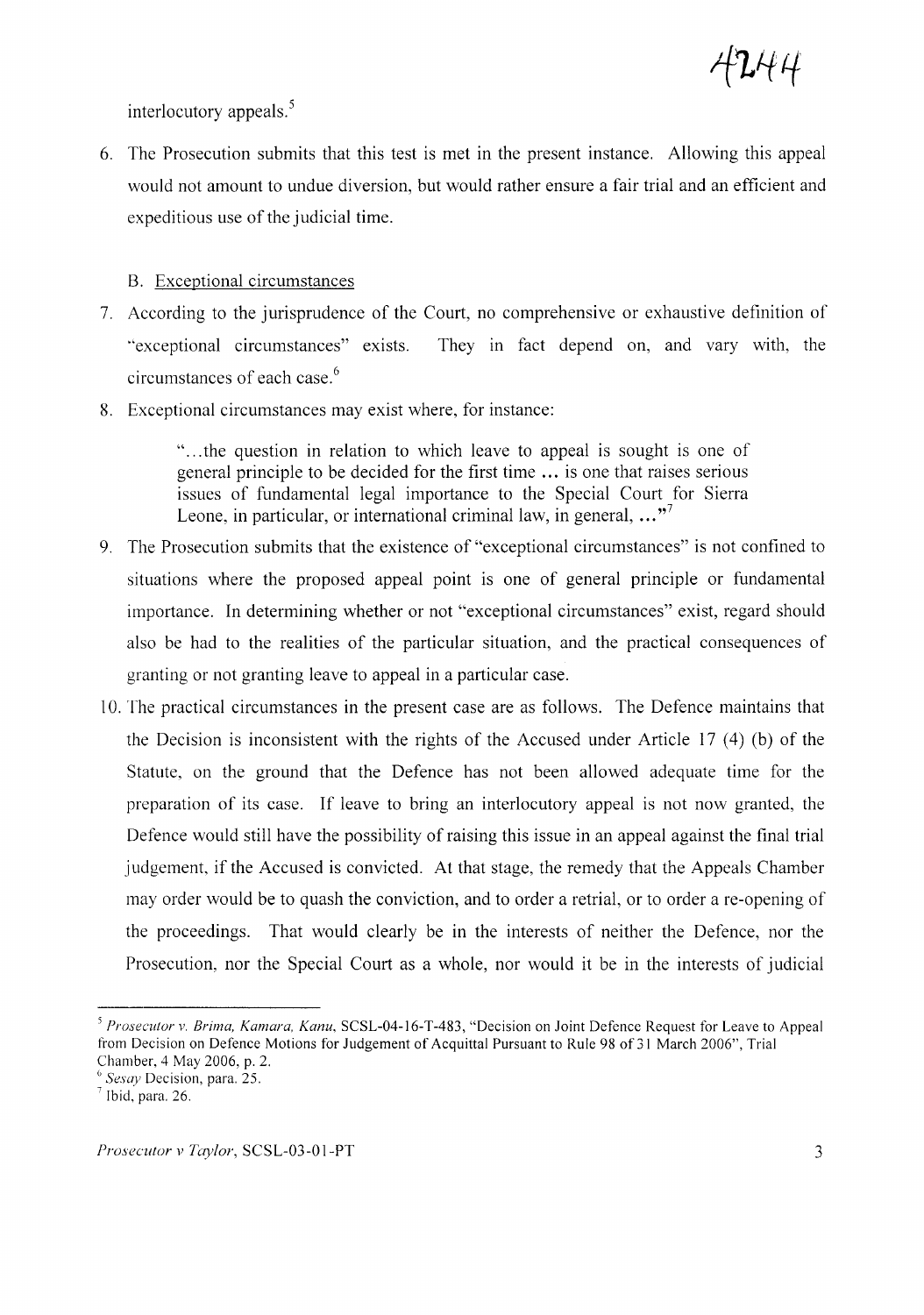economy. The Prosecution submits that in all of the circumstances as a whole, it is clearly desirable for this issue of the alleged violation of Article 17  $(4)$  (b) of the Statute to be settled once and for all before the trial begins, by a decision of the Appeals Chamber. If the interlocutory appeal is denied by the Appeals Chamber, the trial can proceed on the basis that it has definitively been settled that the setting of the 4 June trial start date was not inconsistent with the rights of the Accused. If the interlocutory appeal is allowed, the situation can be remedied much more efficiently at this stage, by simply postponing the trial start date by an appropriate period of time.

- 11. The Prosecution further submits that exceptional circumstances arise from the fact that:
	- (i) the question in relation to which leave to appeal is sought relates to guarantees granted to the Accused under Article 17 (4) of the Statute, in particular, the right of an Accused to have adequate time for the preparation of his defence;
	- (ii) the question therefore raises a serious issue of general principle of fundamental legal importance to the Special Court in particular, and international criminal law in general;
	- (iii) the question is one to be decided for the first time by this Court.
- 12. The Trial Chamber, in its Decision, stated that its duty was to

"balance the right of the Accused to have adequate time for the preparation of his case and his right to be tried without undue delay."<sup>8</sup>

- 13. The issue that was dealt with in the Decision thus concerned the interrelationship of two different rights of the Accused under Article 17 (4) of the Statute. The fact that a Trial Chamber decision dealt with an Article 17 (4) right appears on at least one occasion to have been considered of itself sufficient to constitute "exceptional circumstances" for the purposes of Rule 73 (B). $9\text{ }$  The fact that the Decision in this case concerned the interrelationship of two such Article 17 (4) rights *a fortiori* supports the conclusion that exceptional circumstances exist in the present case.
- 14. Another exceptional factor in this case was that the Trial Chamber set a trial start date of 4 June 2007, notwithstanding that even the Prosecution had conceded that a delay until at least

<sup>&</sup>lt;sup>8</sup> Decision, para. 21.

<sup>&#</sup>x27;) *Prosecutor v. Brima, Kamara, Kanu,* SCSL-04-16-T-367, "Decision on Brima-Kamara Application for Leave to Appeal From Decision on the Reappointment of Kevin Metzger and Wilbert Harris as Lead Counsel". Trial Chamber. 5 August 2005, p. 3.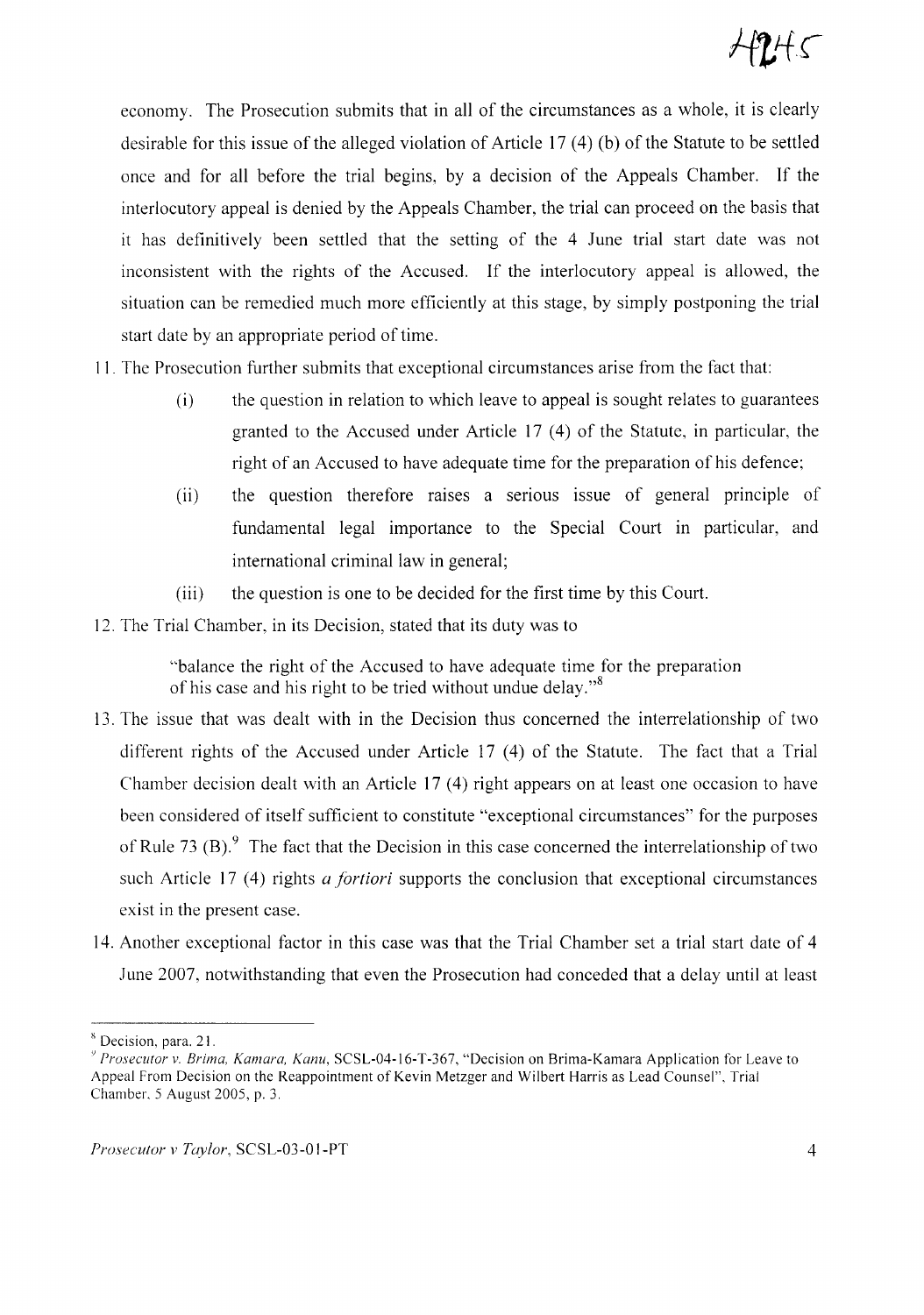July 2007 would be appropriate. The Trial Chamber has estimated that, in order to guarantee the Accused his right to be tried without undue delay, the date of the trial had to be moved to 4 June 2007. The Trial Chamber may have considered that the right to be tried without undue delay supersedes the right of an accused to adequate time to prepare the defence.<sup>10</sup> This balance is of fundamental legal importance to the Court and international criminal law in general.

15. While there are no Special Court decisions on this issue, it was addressed in the RUF trial. In that trial, the Presiding Judge expressed his views as follows:

> "... clearly, from a juridical perspective, the right to a fair and expeditious trial is paramount, and it is the cardinal norm, yet, in the process where, sometimes, you sacrifice fairness to expedition, you end up with the possibility of miscarriage of justice, and the Bench is eminently aware of the complexity of the process.  $11$ ...It is also possible to argue, quite forcefully, and I do so, if we were to treat the concept of a fair trial as separate and distinct from the concept of an expeditious trial, and we're forced to make a judicial choice, we would, in fact, make a choice in favour of a fair trial rather than expedition as a means, as the end, in itself. When expedition becomes the end, all kinds of problems can arise... The end is a fair trial, in some respects, and expedition is part of how you achieve the fair trial. But if expedition becomes clearly the sole and exclusive end, then fairness can be sacrificed, even the integrity of the process can be sacrificed."<sup>12</sup>

16. In the Prosecution's view, this acknowledges that a judicious balancing of different factors is required, although the case law to date has not dealt expressly in detail with how this balancing exercise is to be undertaken. The Decision thus raises new legal issues of importance for the Special Court and for international criminal law in general.

## C. Irreparable prejudice

17. The Prosecution submits that this matter cannot be cured or resolved by final appeal against the trial judgement. The start date fixed by the Decision was intended to avoid undue delay. However, if this question is not resolved on interlocutory appeal, it may be raised in a postjudgement appeal, in which case, as noted above, the remedy may be an order for a retrial, or a re-opening of the trial proceedings. If this were to occur, it would lead to even greater

 $10$  Decision, para. 21.

II *Prosecutor v. Sesay, Kallon and Chao,* Trial Transcript, 2 August 2006, p. 88, (lines 9-14).

<sup>&</sup>lt;sup>12</sup> Ibid., p. 88, (lines 27-29) and p. 89, (lines 1-10).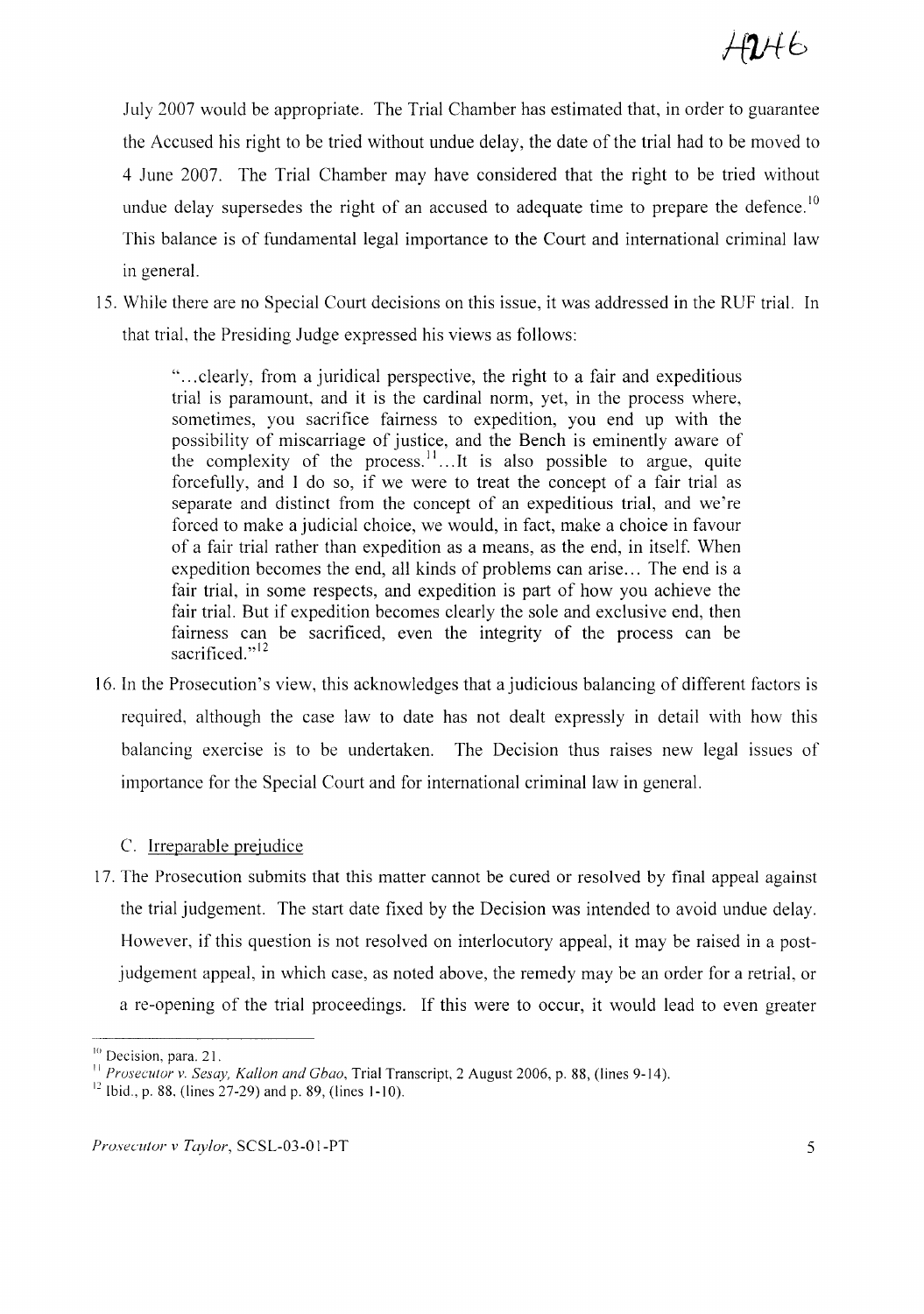delays in the finalisation of this case than the delay that the Decision was intending to avoid. The only way that such delay can definitely be avoided is for this issue to be settled prior to the start of trial by a decision of the Appeals Chamber.

18. The submissions above do not relate to the substance of the proposed Defence appeal, but to the desirability of this issue being definitively settled by the Appeals Chamber at this interlocutory stage.

# **III. Conclusion**

19. Accordingly, the Prosecution respectfully submits that the Defence should be granted leave to appeal against the Trial Chamber's Decision.

Filed in Freetown

*5* February 2007

For the Prosecution,

 $\bigotimes$  $\mathbb{Z}$ 

angles Thenda J. Hollis<br>
1

*Prosecutor v Taylor*, SCSL-03-01-PT 6